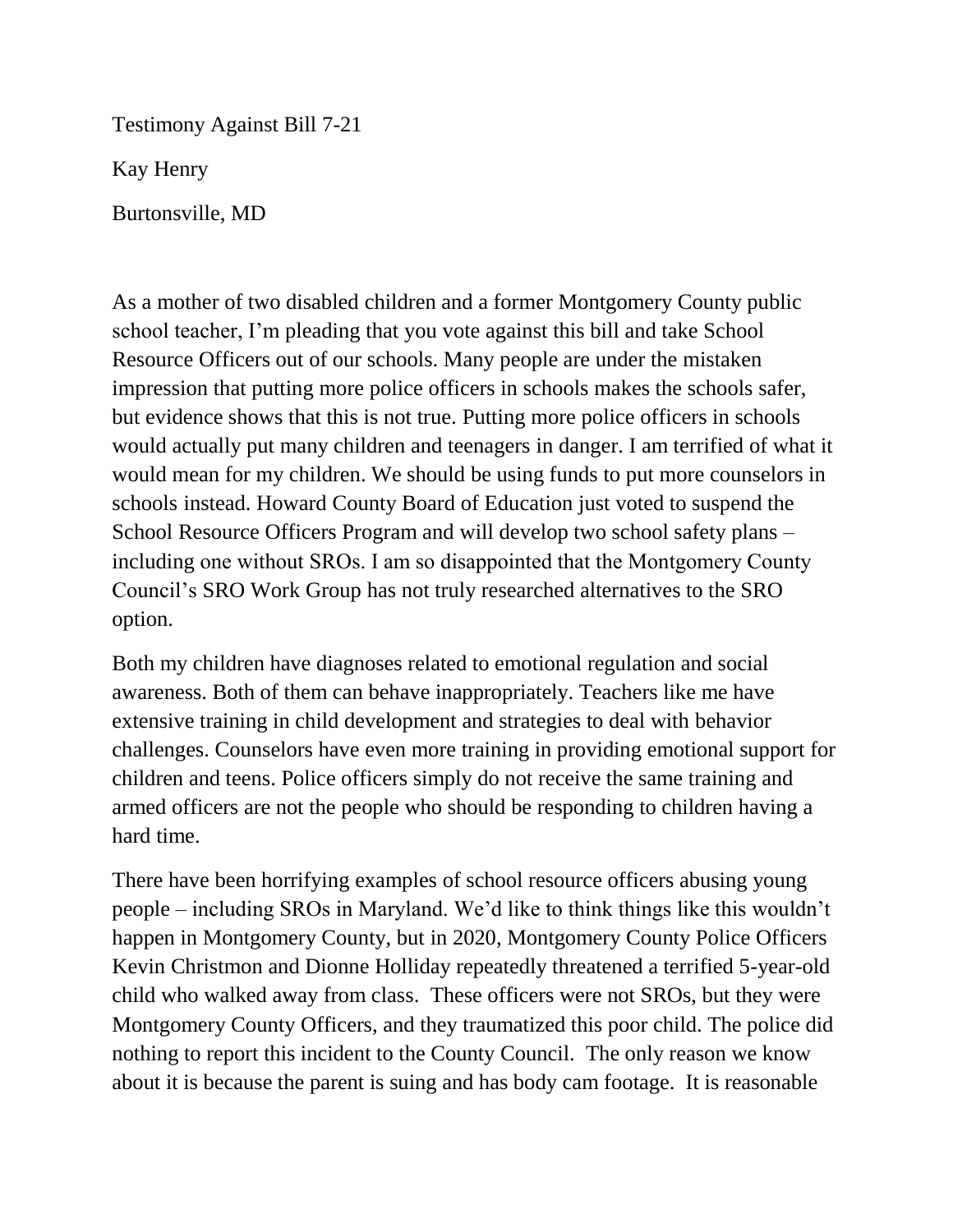to wonder how many other interactions between young people and Montgomery County Police Officers have been abusive and/or traumatic.

My son actually had a terrifying experience with police that the Council would have no way of knowing about. When he was seven, he got very upset and ran off. Two officers found him, grabbed him, put him in the police car, and told him if he couldn't remember his address, they would have to put him in a cell. They repeated this threat to me after he managed to direct them to my home. I've never met a teacher who would respond to a child who was overwhelmed by threatening to put him in a jail cell.

If a student is misbehaving, a teacher's commitment and responsibility is to doing what is best for that student and the other students in the class. Counselors and teachers care about *why* a child is having trouble. A police officer's first priority is establishing and maintaining order in a matter of minutes. In all my years of teaching, I can honestly say that I don't think there was a single time that a situation would have been improved by having a police officer involved.

If my children don't follow a teacher's direction, it is a problem that the teacher can solve gently and proactively. If my children don't follow a police officer's direction, they are breaking the law. When my autistic daughter is having a shutdown, she is truly incapable of following directions. She panics and freezes. Her panic is intensified if she fears that things will get worse. Just the presence of a police officer would terrify her. She can not *will* herself to feel or act differently. Her brain just works this way. And if my daughter doesn't comply with an officer's directions quickly, she won't just end up with a time out. My daughter will be a  $9<sup>th</sup>$  grader in the fall, and I am extremely frightened about her having interactions with a highschool SRO any time one feels like getting involved.

Students with disabilities are disproportionately punished with the current systems, so there is good reason for me to fear that police could be called upon to deal with my children. As a teacher, I saw again and again that the vast majority of students referred to the principal's office were disabled and/or students of color. A study of Maryland schools found that 10.1% of students with disabilities received an out-ofschool suspension or expulsion, compared with 3.6% of students without disabilities (Maryland Commission on the School-to-Prison Pipeline and